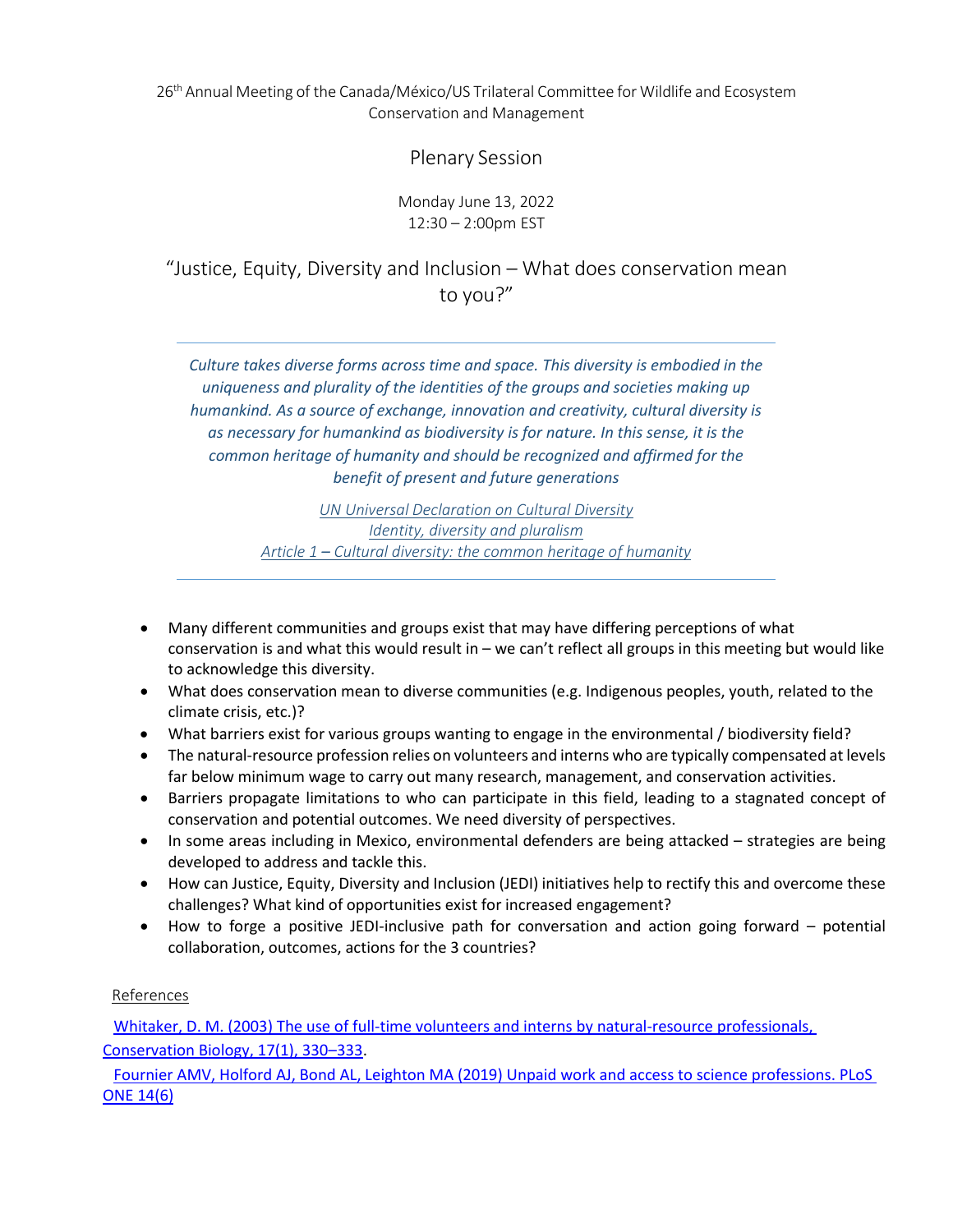#### 26<sup>th</sup> Annual Meeting of the Canada/México/US Trilateral Committee for Wildlife and Ecosystem Conservation and Management

# Plenary Session

#### Monday June 13, 2022 12:30 – 2:00pm EST

## "Justice, Equity, Diversity and Inclusion – What does conservation mean to you?"

### Agenda

| Timeframe      | Topic                       | Speakers                                                                                                                                                                                                                                                         |
|----------------|-----------------------------|------------------------------------------------------------------------------------------------------------------------------------------------------------------------------------------------------------------------------------------------------------------|
| 12:30-12:40 pm | Welcome and<br>Introduction | Tara Shannon, Assistant Deputy<br>Minister, Canadian Wildlife Service,<br><b>Environment and Climate Change</b><br>Canada (5 min)<br>Matthew Strickler, Deputy Assistant<br>Secretary, Fish and Wildlife and Parks,<br>Department of the Interior (live) (5 min) |
| 12:40-1:00 pm  | <b>Mexico</b>               | Mitzy Violeta Cortés, Indigenous<br>Futures, San Sebastián,<br>Tecomaxtlahuaca, Oaxaca                                                                                                                                                                           |
| 1:00-1:20 pm   | <b>US</b>                   | Nanea M. Valeros, Public Affairs<br>Officer, Pacific Islands - External Affairs,<br><b>US Fish and Wildlife Service</b><br>Dwane A. Binns, Refuge Manager and<br>Wildlife Biologist - San Diego National<br>Wildlife Refuge, U.S. Fish and Wildlife<br>Service   |
| 1:20-1:40 pm   | Canada                      | Valérie Courtois, Indigenous Leadership<br>Initiative, Indigenous Guardians<br>Program                                                                                                                                                                           |